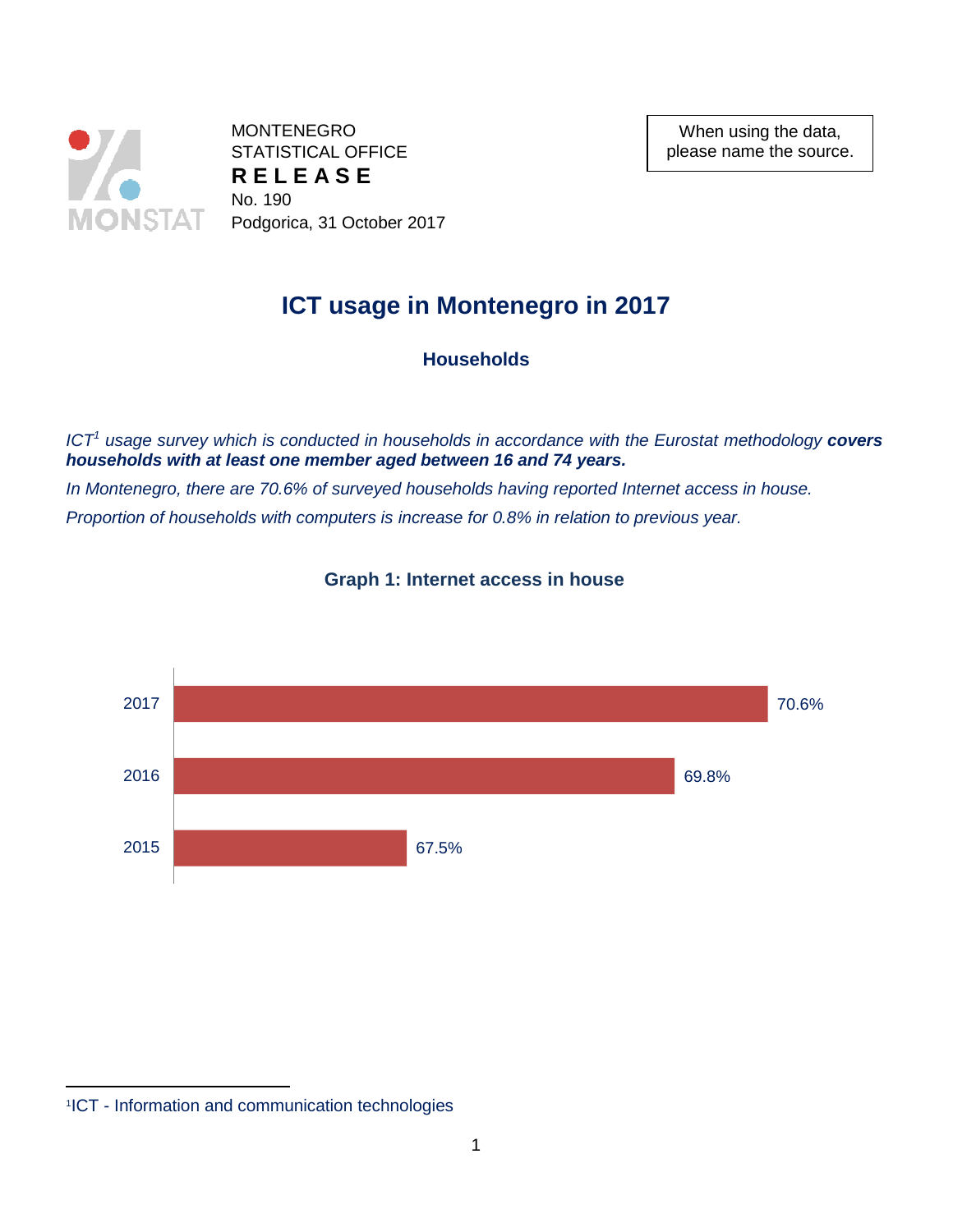The Internet access in households is done by some of devices, such as personal computer (PC) – 56.4%, portable computer (laptop, netbook, tablet) – 64.0%. In addition to the mentioned devices for Internet access, also used other mobile devices, handheld computer (palmtop, PDA), play stations, etc.

## **Table 1: Devices for Internet access, (in %) (respondents could give more than one answer)**

| <b>Devices in households</b>  | 2015 | 2016 | 2017 |  |
|-------------------------------|------|------|------|--|
| <b>Personal computer (PC)</b> | 74.1 | 68.9 | 56.4 |  |
| Laptop, netbook, tablet       | 56.4 | 58.4 | 64.0 |  |
| <b>Mobile phone</b>           | 46.9 | 55.2 | 68.9 |  |

Constant and significant growth in terms of usage of mobile devices as Internet access platforms was recorded. In comparison with 2016 the growth of 13.7% was recorded. Also in comparison with 2016, the growth of 5.6% was recorded in terms of laptop and tablet usage as Internet access devices.

In regards with the type of Internet access, i.e. Internet connection households were allowed to select several answers. Fixed broadband connections (DSL, ADSL, VDSL, cable, optical fiber, satellite, public Wi-Fi connections) used 73.2%. Mobile broadband connections (via mobile phone network, at least 3G) used 46.1% and 8.9% used narrowband connection (dial-up modem, ISDN, less than 3G).

Percent of households which use mobile broadband connections type is increased for 6.4% compared to the previous year.



# **Graph 2: Type of Internet connection (respondents could give more than one answer)**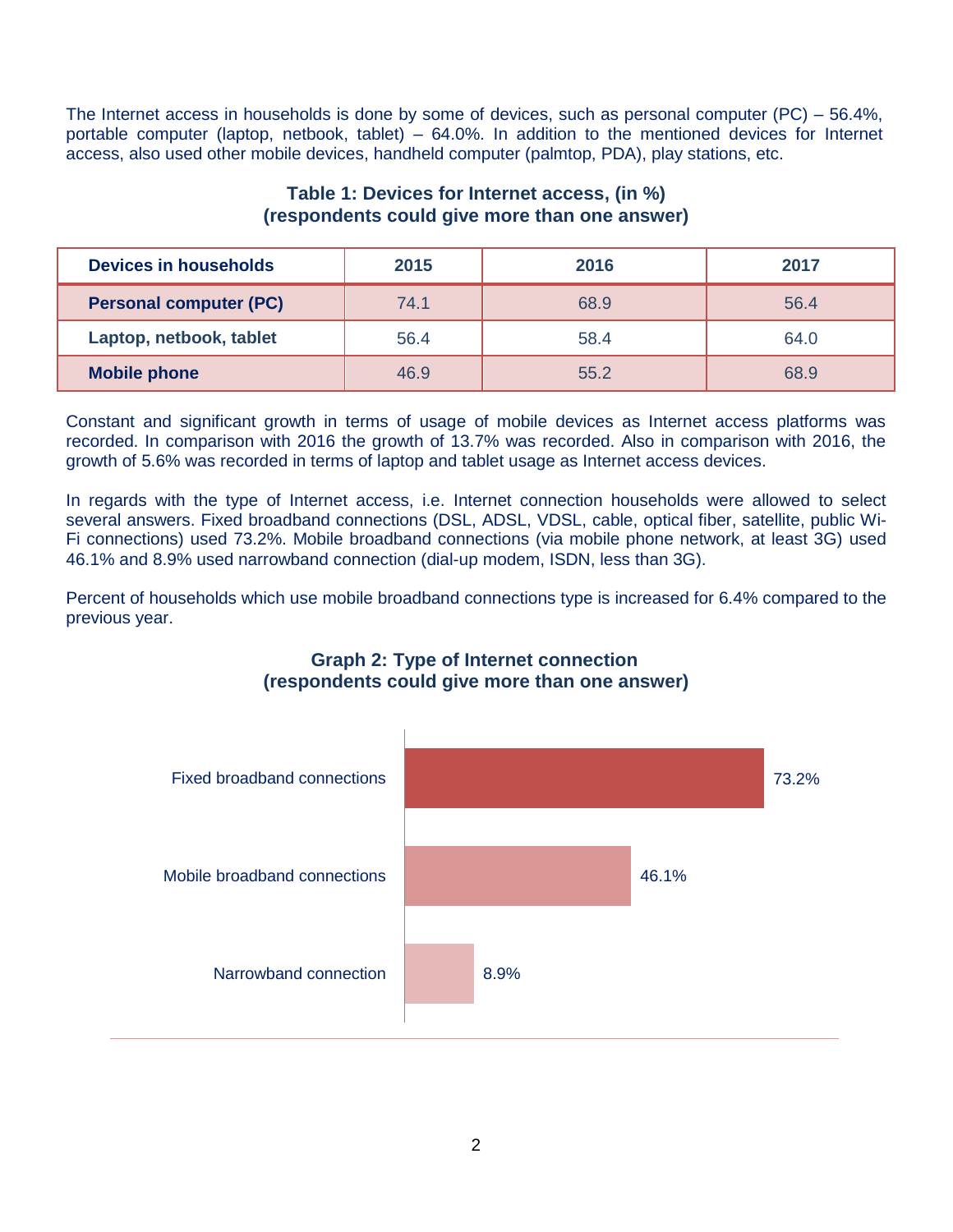Percentage of households that do not have Internet access at home was 28.1%. Percent of households which do not have Internet access at home is decreased for 1.8% compared to the previous year.

The most often reasons mentioned by households for no Internet access are the following: 54.7% of households reported that don't want or no need for Internet, 42.8% of households reported that is too expensive equipment, while 30.2% of households reported that the lack of skills is one of the reason for not having Internet access.

# **Table 2: Reasons for no Internet access in households, (in %)<sup>2</sup> (respondents could give more than one answer)**

| <b>Reasons</b>                             |      |
|--------------------------------------------|------|
| Don't want or no need for Internet         | 54.7 |
| Too expensive Internet access              | 42.8 |
| <b>Lack of skills</b>                      | 30.2 |
| <b>Privacy or security concerns</b>        | 20.3 |
| Internet access somewhere else             | 19.0 |
| <b>Other reasons</b>                       | 8.5  |
| <b>Broadband Internet is not available</b> | 5.9  |

Internet use in households differs in comparison with territorial unity. Thus, computer use is the lowest in North region 56.8%, while it is the highest in South region 85.5%.



# **Graph 3: Internet use in households by territory**

 $\overline{a}$ <sup>2</sup>The results is regarding to respondents who do not have internet.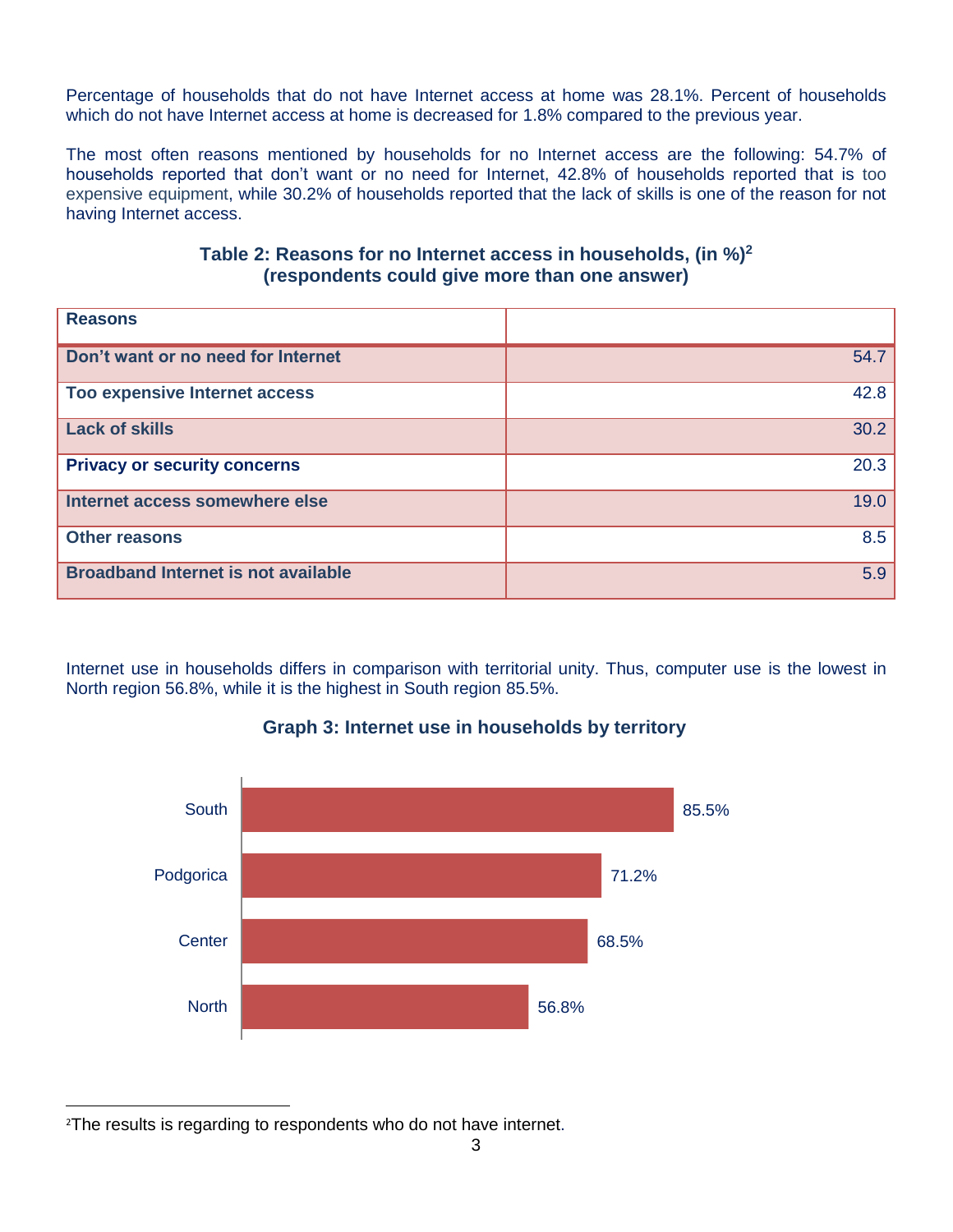Internet access in the areas that are not urban type is 59.7%, while in the settlements of urban type is higher Internet 76.0%.

Internet access in house in the areas that are not urban type increased by 3.6% compared to the previous year.

| <b>Type of settlement</b> | <b>Montenegro</b> |      |  |
|---------------------------|-------------------|------|--|
|                           | 2016              | 2017 |  |
| <b>Urban</b>              | 76.8              | 76.0 |  |
| <b>Rural</b>              | 56.1              | 59.7 |  |
| <b>Montenegro</b>         | 69.8              | 70.6 |  |

# **Table 3: Internet access in house, (in %)**

The results show that the income growth directly affects the growth in number of households that have the Internet access.

# **Graph 4: Households that possess computer and Internet connection by average monthly income of household**



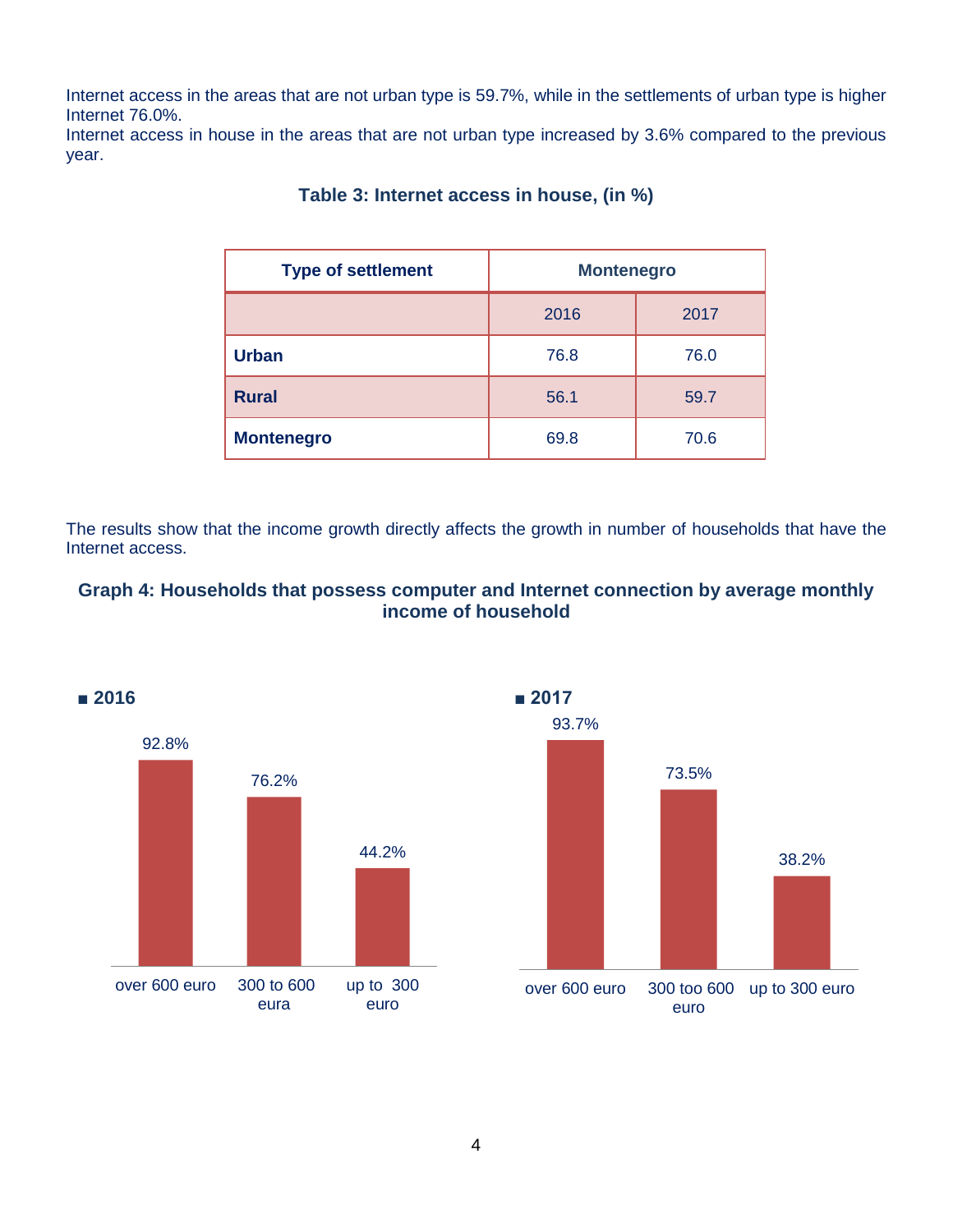#### **Persons**

#### *ICT usage survey which is conducted in households in accordance with the Eurostat methodology covers persons between 16 and 74 years old.*

Number of persons which in the last three months used the Internet is 71.3%.Whereas there are 86.4% of those used Internet every day or almost every day, and 10.4% of persons use Internet at least once a week.



## **Graph 5: Persons that have used the Internet**

# **Table 4:Internet users by age groups and sex, (in %) (refer to the people who used the Internet in the last three months)**

Based on the data in Table 5, those who stated that they use the Internet, usually do that every day or almost every day. Percentage of Internet use every day or almost every day is higher in women and is 87.7%, while 85.7% of men.

| <b>Internet</b><br>usage             | Age       |       |           |       | <b>Gender</b> |       |             |               |              |
|--------------------------------------|-----------|-------|-----------|-------|---------------|-------|-------------|---------------|--------------|
|                                      | $16 - 24$ | 25-34 | $35 - 44$ | 45-54 | 55-64         | 65-74 | <b>Male</b> | <b>Female</b> | <b>Total</b> |
| Every day or<br>almost<br>eveery day | 96.0      | 93.3  | 86.1      | 82.8  | 71.3          | 46.2  | 85.7        | 87.7          | 86.4         |
| At least once<br>a week              | 4.0       | 6.3   | 10.2      | 11.0  | 21.3          | 42.9  | 11.6        | 8.1           | 10.4         |
| <b>Less than</b><br>once a week      | 0.0       | 0.4   | 3.7       | 6.2   | 7.4           | 10.8  | 2.7         | 4.2           | 3.2          |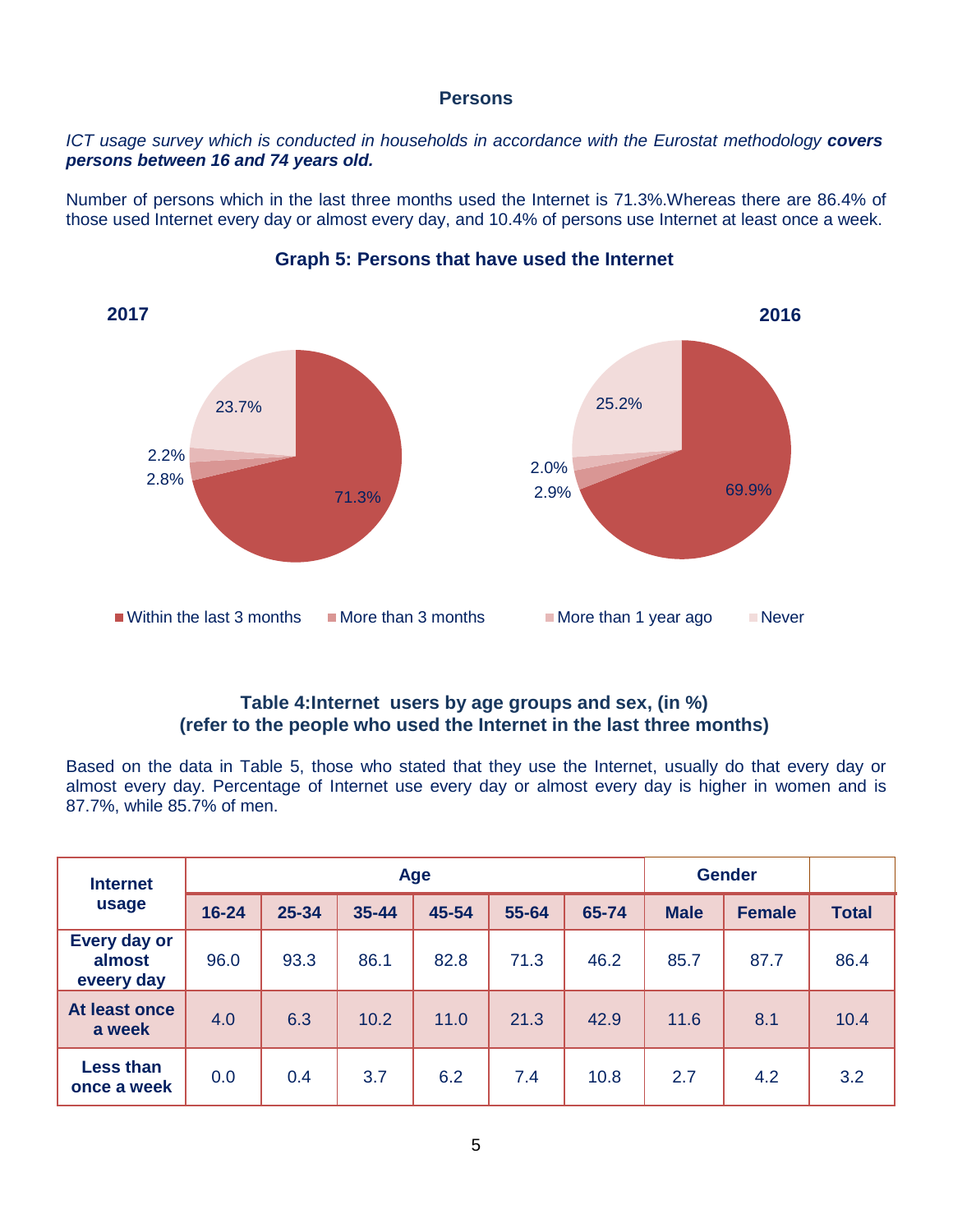# **Graph 6: For which of the following activities did you use the internet in the last three months (for private purpose)? (respondents could give more than one answer)**



Activities that were often performed by respondents through Internet for the private purposes in the last three months refer to telephoning over the Internet/video calls 82.1%, then participating in social networks by 81.9% of persons, while 72.1% of them reported that they had read online news/magazines.

# **Graph 7: Which of the following computer-related activities have you carried out in the last 12 month? (respondents could give more than one answer)**



The activities that are performed by people on the computer, 95.2% of persons used a computer to copy or move a file or folder, 93.5% of people were using transferring files between computer or other device, 65.2% of people used Word, while Excel used 32.4% of people.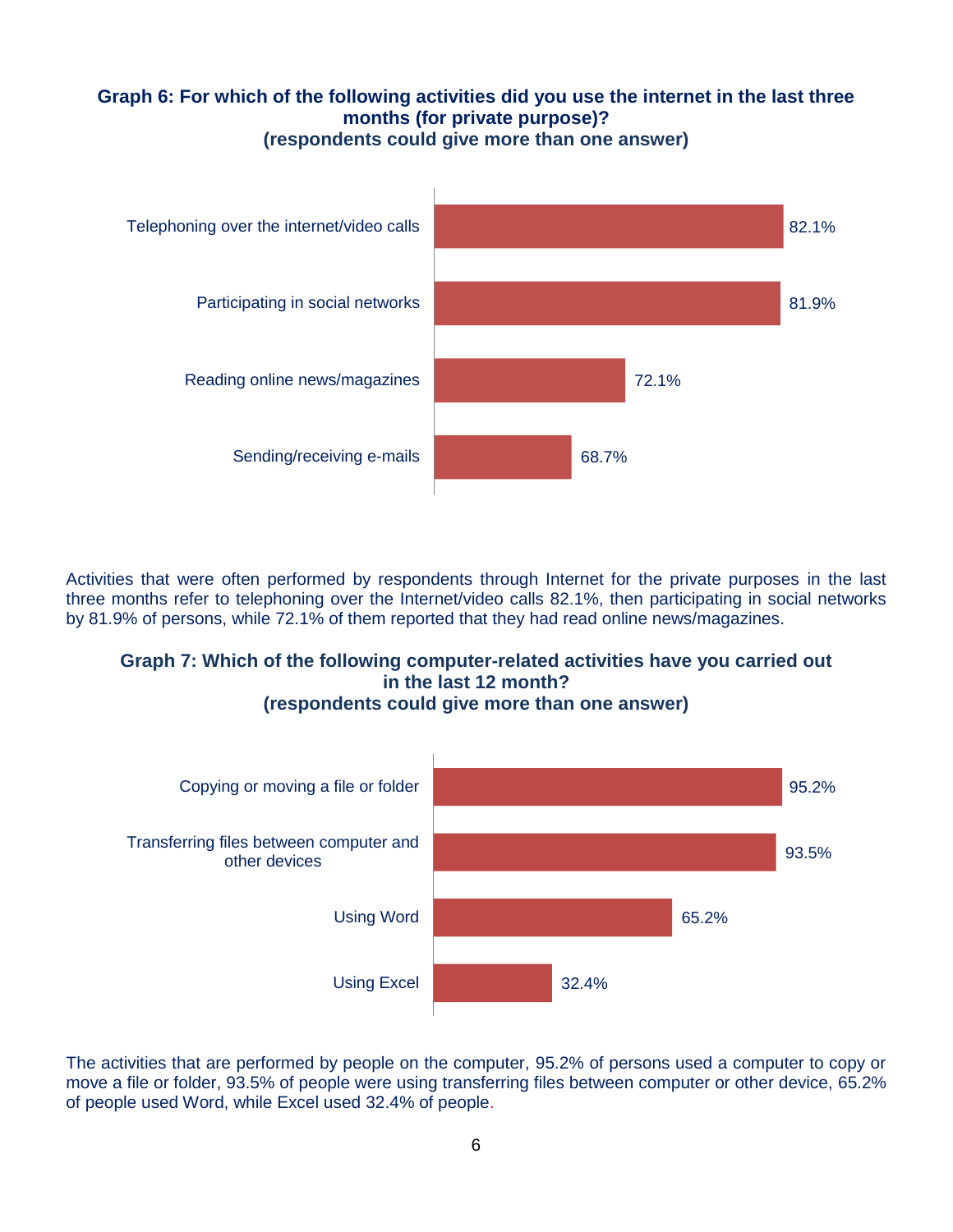

**Graph 8: When did you last buy or order goods or services for private use over the Internet?**

Percentage of respondents who have never bought or ordered goods or services over the Internet is 73.9%, while the percentage of those who bought or ordered goods or services is 26.1%.Type of goods or services that people most frequently ordered or purchased over the Internet are:

- $\checkmark$  Clothes, sports goods 77.7%
- $\checkmark$  Holiday accommodation (hotel etc.) 22.0%
- $\checkmark$  Films, music 10.9%
- $\checkmark$  Medicine 7.5%
- $\checkmark$  Video games software other computer software and software upgrades 5.3%

#### **Graph 9: From whom did you buy or order goods or services for private purpose over the Internet in the last 12 months? (respondents could give more than one answer)**